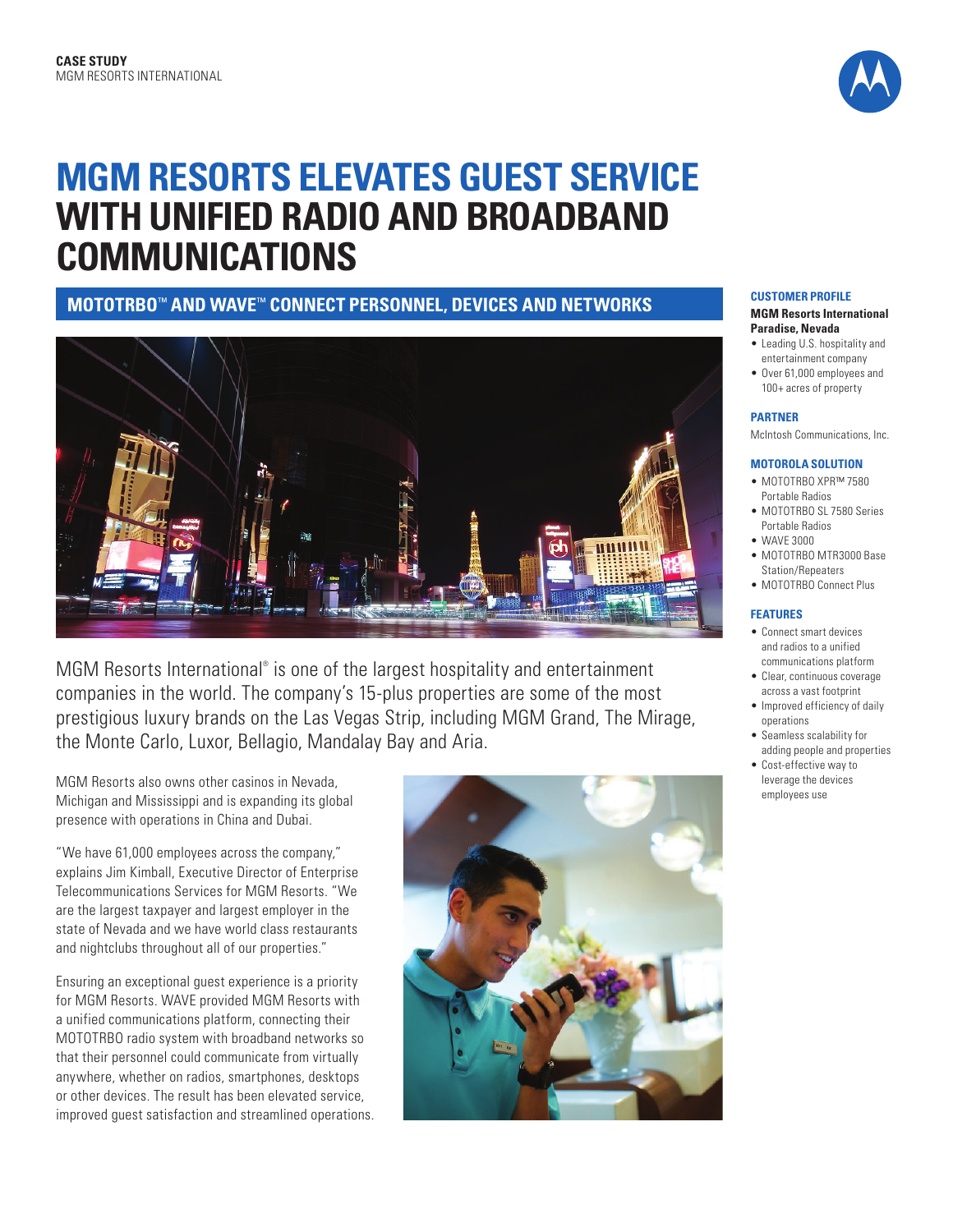### **THE CHALLENGE**

### **Identify and Implement a New Push-to-Talk Solution**

MGM Resorts needed to pursue a new push-to-talk solution because their existing cellular technology was nearing its end of life. "We used Sprint/Nextel for point to point communication across the company for all our midline and front line employees and some management staff," says Jim Kimball, Executive Director of Enterprise Telecommunications Services. "So when that push-to-talk system was decommissioned, it created a communication gap that we needed to fill."

The majority of MGM Resorts' properties depended upon an aging 900 MHz radio system that over time would be replaced, resort by resort. "We were looking to augment the smartphone technology that we're already utilizing today with our radio technology," says Jim Kimball of the desire to enhance the upgraded radio network with secure broadband.

Not only would this be more cost-effective, but it would enable staff to carry one device – either a radio or smartphone – and not two. "The must-haves were security, reduced infrastructure, reduced device costs, and to leverage an investment we already had," says Kimball.

### **THE SOLUTION**

### **MOTOTRBO Delivers Secure Radio Communications**

MGM Resorts turned to a trusted business advisor, McIntosh Communications, Inc., the local Motorola channel partner in Las Vegas, to upgrade their existing radios to the secure, always available MOTOTRBO digital system. MOTOTRBO XPR 7580 and the ultra-slim, lightweight SL 7580 portable radios were distributed to employees in a variety of departments, including room service, housekeeping, maintenance and limo services.

MOTOTORBO opens up a world of possibilities for hospitality staff with crystal-clear audio, integrated voice and data on one device, applications such as text messaging, GPS location tracking, work order ticket management and more. And MOTOTRBO digital radios provide 40 percent longer battery life and greater capacity – essential for round-the-clock operations.

MOTOTRBO Connect Plus provides fast access to instant voice and data communication. This multi-site digital trunking system delivers the high-volume, wide-area communication MGM Resorts requires and can be scaled up or down to meet their changing needs. Multiple gateways connect the MOTOTRBO radio channels to the WAVE application system.

### **WAVE Provides Interoperable PTT Communications Across Networks and Devices**

For resort and casino staff who previously used pushto-talk over cellular networks or didn't carry radios but needed to talk with others on their MOTOTRBO radios, McIntosh Communications, Inc. installed WAVE. WAVE provides a communications platform connecting MGM's MOTOTRBO radios with broadband devices through an easy-to-use app installed on Android or Apple smartphones.

WAVE expands the reach of communications by linking different devices and networks to MOTOTRBO radios. "When we originally looked at the MOTOTRBO integration with WAVE, we were looking at our supervisors," recalls Jim Kimball. "They may be at home and need to communicate with an employee on a property. WAVE gave us the ability for that manager to carry a single device and seamlessly communicate with all properties across the valley."

**"We knew we needed the most advanced, stateof-the-art radio system as well as a broadband solution. MOTOTRBO did all of that for us."**

Jim Kimball, Executive Director of Enterprise Telecommunications, MGM Resorts

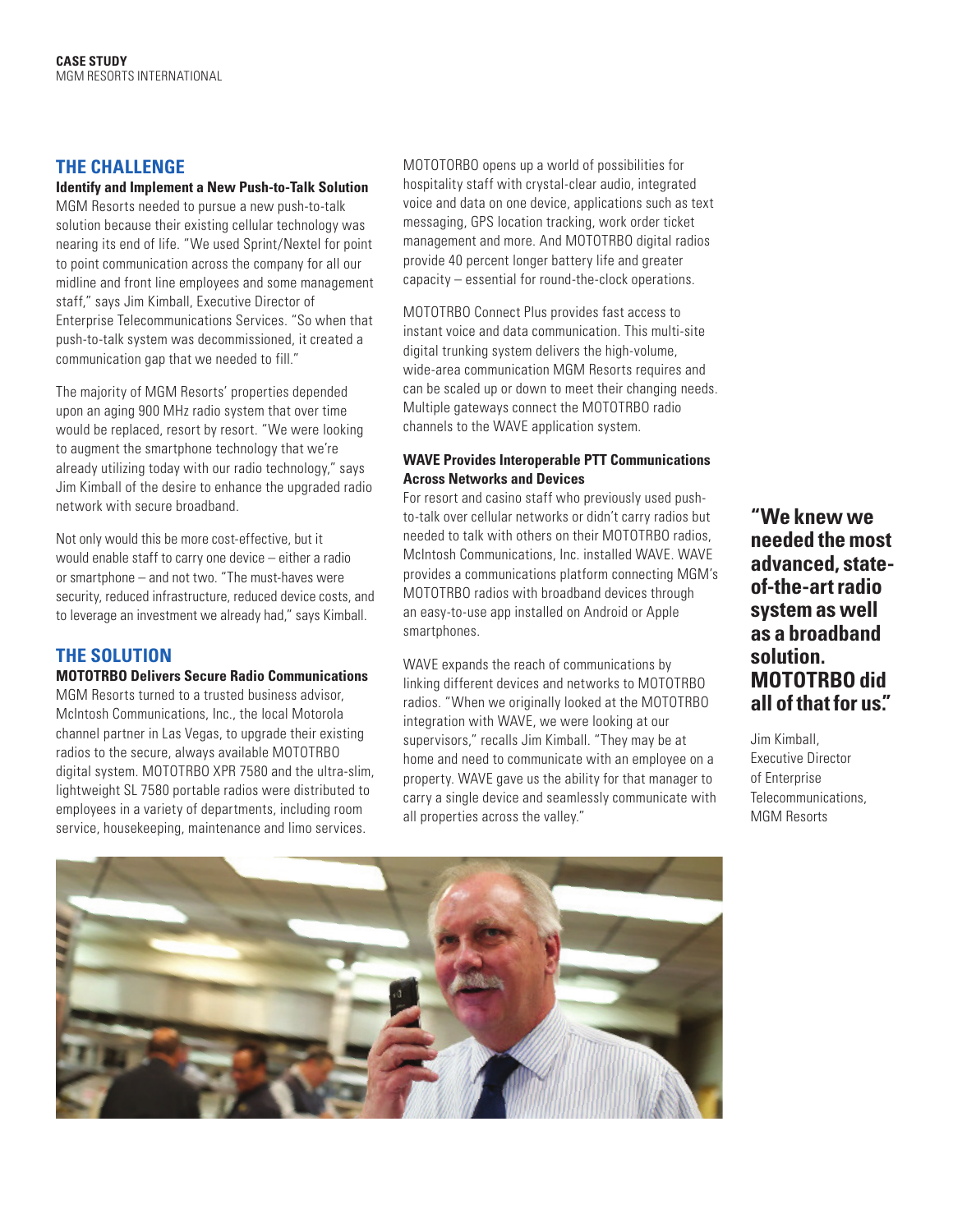### **Reduces Costs and Utilizes Technology Already in Place**

Although the original intent was to extend radio communication to supervisors, Kimball quickly realized how many other employees would benefit from WAVE. After WAVE was integrated with MOTOTRBO radios, "We took a good look at how we wanted to communicate with our employees and what that employee base truly was," he explains. MGM Resorts was able to expand the system to thousands more employees by installing the WAVE application on their smartphones. In so doing, they reduced infrastructure costs and infrastructure itself.

"WAVE allowed us to own the infrastructure and place the application on smartphones we were already utilizing. It saved us the cost of having to get another device, of having our employees carry two devices, and it allowed secure broadband connectivity which enabled us to communicate across the city and across the country seamlessly," says Kimball.

### **"With WAVE, we reduce costs by leveraging an infrastructure that we already have in place with smartphones. By putting WAVE on our phones, we're able to communicate no matter what device we're using."**

Jim Kimball, Executive Director of Enterprise Telecommunications, MGM Resorts

### **MOTOTRBO and WAVE Unify Different Devices and Networks**

Today staff members can talk to each other in real-time with remarkable efficiency. Whether it is sending a work order ticket to a technician's radio when a slot machine goes down or contacting an employee in the tower on her smartphone to open or close a ticket, MOTOTRBO and WAVE streamline daily operations.

"The MOTOTRBO integration with WAVE creates a very seamless, one button push-to-talk selection for our employee base to communicate. It's quick, it's easy and they can jump on channels with each other. They can connect to the radio system instantly using their smartphones," says Jim Kimball.

### **THE BENEFITS**

### **Instant Interoperability with an Intuitive App**

In the past, the only way MGM Resorts could connect off-site executives and other employees back to the properties was cellular to cellular. With the WAVE platform, they can seamlessly push-to-talk to their employee base across all communication channels – radio, broadband, Wi-Fi and even landline.

Now when a VIP guest is heading to the Bellagio Las Vegas, the hotel limo driver on his mobile radio can talk to a front desk receptionist on her smartphone who alerts the bellmen and housekeeping of the guest's upcoming arrival on their portable radios.